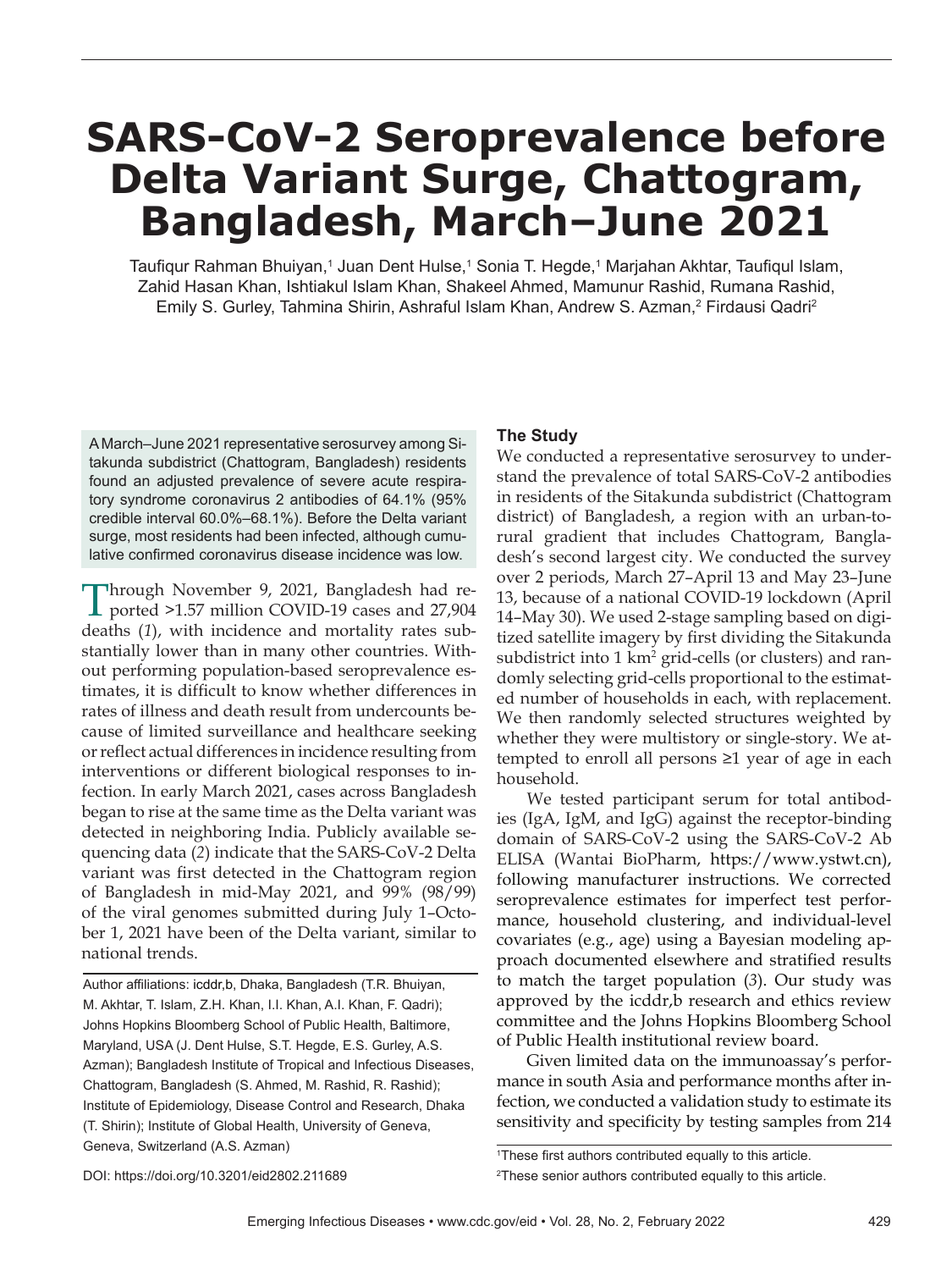healthy participants from a 2014 cholera vaccine study and 81 from 52 symptomatic PCR-confirmed SARS-CoV-2–infected patients; none of the positive controls had been hospitalized or vaccinated for COVID-19. We collected samples 3–275 days after symptom onset. We estimated specificity at 99.1% (95% CI 96.7%–99.9%, n = 212/214) and sensitivity at 87.7% (95% CI 78.5%– 93.9%, n = 71/81) for detecting previous infection with little evidence of sensitivity decreasing over time after infection (Appendix Table 4, https://wwwnc.cdc. gov/EID/article/28/2/21-1689-App1.pdf).

We enrolled 580 households and 2,307 participants who provided a blood sample. Most participants  $(54\% , n = 1,235/2,307)$  were female and the median age was 28 (interquartile ratio 16–45) years; most reported working at home (37%), going to school (29%), or conducting business outside of their home (20%) as their main occupation in the month before enrollment. Among all participants, 22 (0.95%) reported ever having a COVID-19 test; 3/22 had positive results (all 3 were also seropositive in the study). Of 2,307 participants, 125 (5.4%) reported being vaccinated (15–144 days before interview) with >1 dose of SARS-CoV-2 vaccines, including 117 with a CoviShield ChAdOx1 (Serum Institute of India, https://www.seruminstitute.com) vaccination card and 1 with a Pfizer/BioNTech BNT162n2 (https:// www.pfizer.com) vaccination card. As of June 19, 2021, 6 days after the end of the survey, 6.0% of the entire Chattogram district population was reported to have received  $\geq 1$  dose of any vaccine; 4.6% had received 2 doses (*4*).

There were 1,443 (63%) seropositive participants. Nearly all (98%) who reported having been partially (47/49) or completely vaccinated (75/76) were seropositive. In 85% of enrolled households,  $\geq 1$ 

participant was seropositive and an average of 62% of participants in each household were seropositive. We estimated that 31% of the total variability in seropositivity in the community was attributable to variation in seropositivity between households (intraclass correlation coefficient 0.31, 95% CI 0.27–0.36). We found evidence of a gradient in seropositivity associated with population density. Participants living in higher population density areas were significantly more likely to be seropositive: 69% of participants living in the most population-dense areas were seropositive compared with 52% of participants living in the least population-dense areas (p<0.0001; Appendix Table 1). We found similar results using alternative metrics related to urbanicity (Appendix Table 1). Among seropositive participants, 57% (815/1,442) reported having had  $\geq$ 1 COVID-consistent symptom since April 2020 and 58% (474/812) of these participants reported seeking healthcare.

Adjusting for age, sex, household clustering, and test performance, we estimated the seroprevalence of SARS-CoV-2 in Sitakunda to be 64.1% (95% credible interval [CrI] 60.0%–68.1%) among all participants and 63.4% (95% CrI 59.2%–67.6%) when considering only unvaccinated participants (Table; Appendix Table 3). We estimated a 7% (95% CrI 1%– 13%) higher risk of being seropositive in men compared with women. Risk generally increased with age, with those <10 years of age having the lowest risk, including a  $\geq$ 34% lower risk of being seropositive compared with those 25–34 years of age (Table; Appendix Table 3). We found similar adjusted seroprevalences in the population recruited before the lockdown (63.1%, 95% CrI 56.2%–69.8%; n = 665) and after the lockdown (65.3%, 95% CrI 60.6%–69.9%; n = 1,643). In between the 2 survey rounds, during the

| district, Bangladesh* |               |              |            |                            |                           |
|-----------------------|---------------|--------------|------------|----------------------------|---------------------------|
|                       | Observations, | Positive,    | Negative,  | Adjusted seroprevalence, % | Adjusted relative risk, % |
| Variable              | no.           | no. (%)      | no. (%)    | (95% Crl)                  | (95% Crl)                 |
| Age, y                |               |              |            |                            |                           |
| $1 - 4$               | 90            | 37(41.1)     | 53 (58.9)  | 47.1 (37.0–57.3)           | $0.66(0.51 - 0.81)$       |
| $5 - 9$               | 174           | 71 (40.8)    | 103(59.2)  | 45.0 (37.1–52.9)           | $0.63(0.51 - 0.74)$       |
| $10 - 14$             | 258           | 140 (54.3)   | 118 (45.7) | 58.8 (52.0-65.3)           | $0.83(0.73 - 0.94)$       |
| $15 - 24$             | 482           | 305(63.3)    | 177 (36.7) | 67.2 (61.7-72.6)           | $0.96(0.88 - 1.05)$       |
| $25 - 34$             | 381           | 258 (67.7)   | 123 (32.3) | 69.7 (64.5-75.0)           | Referent                  |
| $35 - 44$             | 325           | 225 (69.2)   | 100 (30.8) | 74.0 (68.3-79.5)           | $1.07(0.97 - 1.17)$       |
| $45 - 54$             | 250           | 180 (72.0)   | 70 (28.0)  | 73.8 (67.2-80.3)           | $1.06(0.96 - 1.17)$       |
| $55 - 64$             | 208           | 132 (63.5)   | 76 (36.5)  | 69.0 (62.1-75.8)           | $0.99(0.88 - 1.10)$       |
| >65                   | 139           | 95(68.3)     | 44 (31.7)  | 73.6 (65.8-81.1)           | $1.06(0.94 - 1.19)$       |
| Sex                   |               |              |            |                            |                           |
| м                     | 1,072         | 690 (64.4)   | 382 (35.6) | 66.7 (62.2–71.3)           | $1.07(1.02 - 1.13)$       |
| F                     | 1,235         | 753 (61.0)   | 482 (39.0) | $61.3(56.9 - 65.6)$        | Referent                  |
| Overall               | 2,307         | 1.443 (62.5) | 864 (37.5) | 64.1 (60.0-68.1)           | <b>NA</b>                 |

**Table.** Overview of SARS-CoV-2 seropositivity, seroprevalence and relative risk seropositivity in Sitakunda subdistrict, Chattogram

\*Adjusted estimates account for sex, age, household clustering, and test performance among all vaccinated and unvaccinated participants. CrI, credible interval; NA, not applicable.